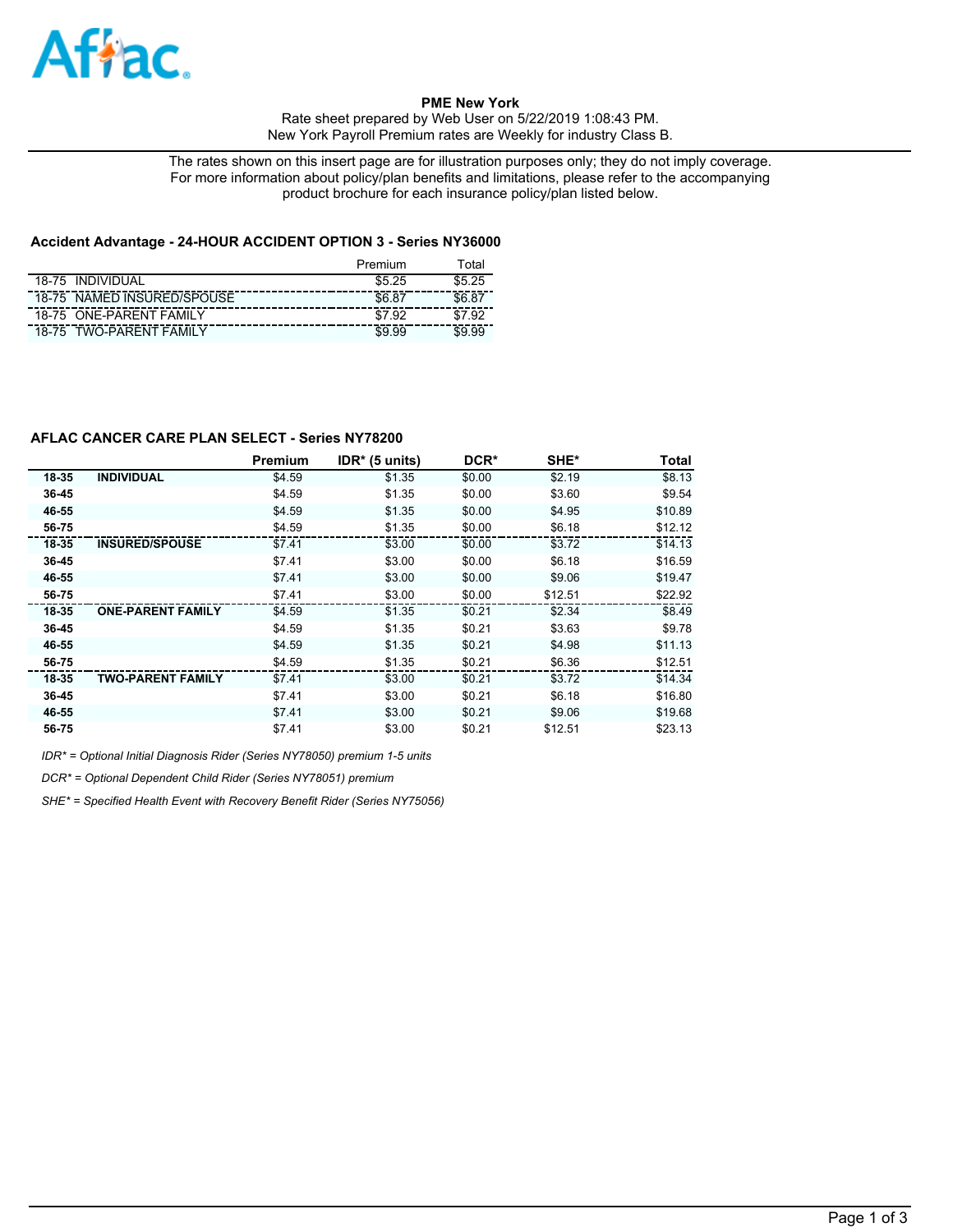

### **PME New York**

Rate sheet prepared by Web User on 5/22/2019 1:08:43 PM. New York Payroll Premium rates are Weekly for industry Class B.

The rates shown on this insert page are for illustration purposes only; they do not imply coverage. For more information about policy/plan benefits and limitations, please refer to the accompanying product brochure for each insurance policy/plan listed below.

#### **Lump Sum Critical Illness - Series A-72100**

|       |                          | Premium | Total   |
|-------|--------------------------|---------|---------|
| 18-35 | <b>INDIVIDUAL</b>        | \$4.83  | \$4.83  |
| 36-45 |                          | \$8.40  | \$8.40  |
| 46-55 |                          | \$12.60 | \$12.60 |
| 56-70 |                          | \$17.64 | \$17.64 |
| 18-35 | <b>HUSBAND WIFE</b>      | \$7.98  | \$7.98  |
| 36-45 |                          | \$13.86 | \$13.86 |
| 46-55 |                          | \$22.05 | \$22.05 |
| 56-70 |                          | \$35.49 | \$35.49 |
| 18-35 | <b>ONE-PARENT FAMILY</b> | \$5.88  | \$5.88  |
| 36-45 |                          | \$8.61  | \$8.61  |
| 46-55 |                          | \$12.81 | \$12.81 |
| 56-70 |                          | \$20.16 | \$20.16 |
| 18-35 | <b>TWO-PARENT FAMILY</b> | \$9.24  | \$9.24  |
| 36-45 |                          | \$16.38 | \$16.38 |
| 46-55 |                          | \$26.25 | \$26.25 |
| 56-70 |                          | \$42.21 | \$42.21 |

*Premium: Lump Sum Critical Illness - 7 units of coverage (\$35,000.00).*

*\*To sell more than \$30,000 (6 units) of the Lump Sum Critical Illness Product (Series A-72100), the field force member must complete the Request for Large Account Product Approval Form.*

### **AFLAC-SHORT TERM DISABILITY - Series NY57600**

**Elimination Period Accident/Sickness - 0/7 DAYS**

| <b>Annual Income</b>  |       | \$9,000 | \$9,000 | \$12,000 | \$12,000 | \$16,000 | \$18,000 | \$20,000 | \$22,000 | \$24,000 | \$26,000 |
|-----------------------|-------|---------|---------|----------|----------|----------|----------|----------|----------|----------|----------|
| <b>Benefit Period</b> | Aae   | \$400   | \$500   | \$600    | \$700    | \$800    | \$900    | \$1.000  | \$1.100  | \$1.200  | \$1.300  |
| 3 MONTHS              | 18-49 | \$3.12  | \$3.90  | \$4.68   | \$5.46   | \$6.24   | \$7.02   | \$7.80   | \$8.58   | \$9.36   | \$10.14  |
|                       | 50-64 | \$3.72  | \$4.65  | \$5.58   | \$6.51   | \$7.44   | \$8.37   | \$9.30   | \$10.23  | \$11.16  | \$12.09  |
|                       | 65-74 | \$4.44  | \$5.55  | \$6.66   | \$7.77   | \$8.88   | \$9.99   | \$11.10  | \$12.21  | \$13.32  | \$14.43  |